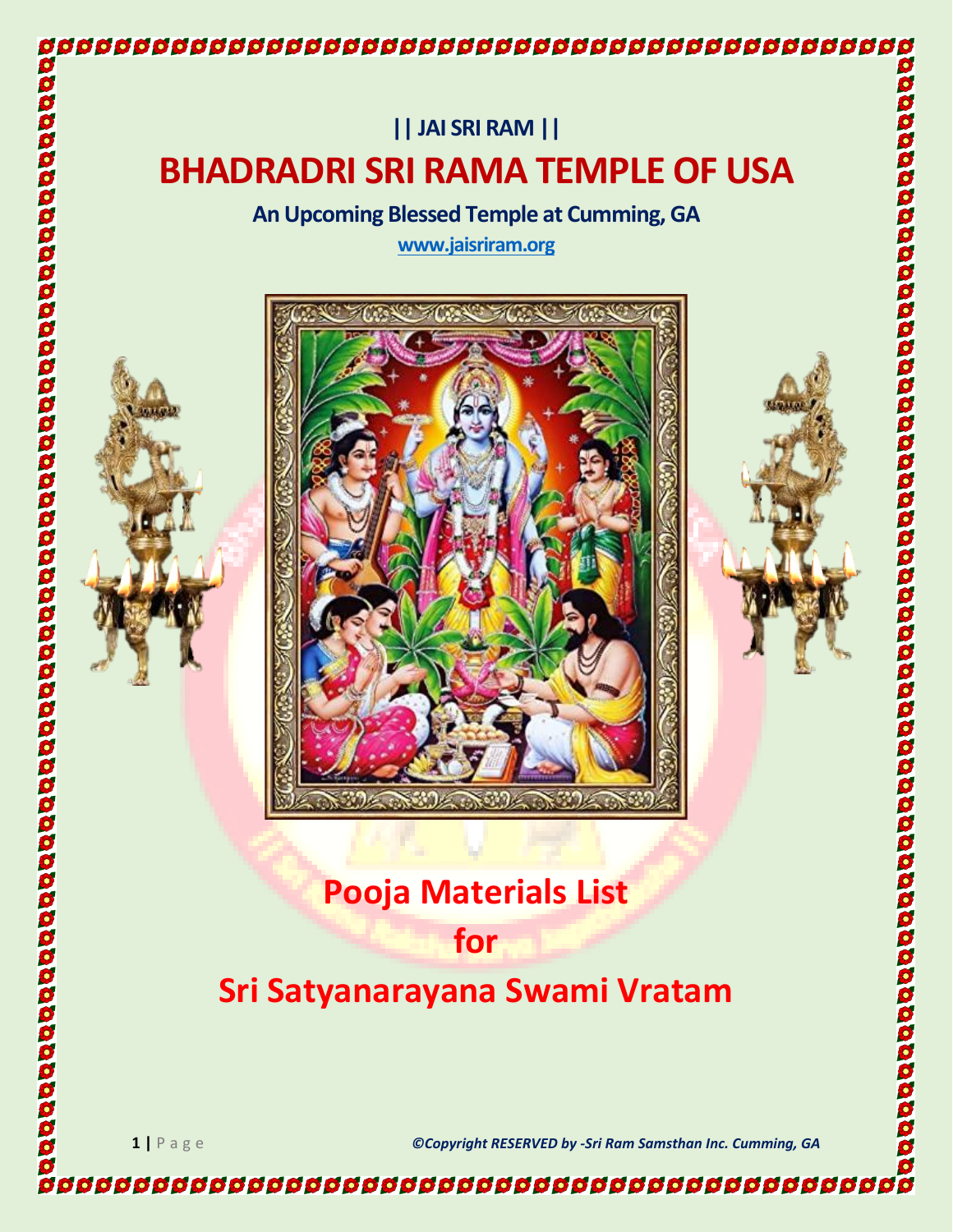## **Materials: 1. Turmeric 2. Kumkum 3. Sandal wood powder 4. Agarbhatti 5. Camphor 6. Flowers-2 bunches 7. Flower Garland (optional) 8. Cotton Wicks for Deepam 9. Oil/Ghee for Deepam 10. Almonds, Cashews, Raisins, Dates- Small Quantity 11. Fruits – 5 varieties 2 of each 12. Coconut-3 13. Beetel leaves-30 14. Beetel Nuts-10 15. Mango Leaves-2 bunches 16. White towel 17. Raw Rice-2 lb 18. Vakkalu Round shaped-30 19. Dry Dates-30 20. Navadhanyalu:** • **Ravi- godhumalu-red** • **Chandra- biyyam- white** • **Kuja- kandulu-red** • **Budhudu-pesalu-green** • **Bruhaspathi- senagalu- yellow** • **Sukrudu- beans- anamulu-white** • **Sani- black nuvvulu- black** • **Rahu- urad- ash color** • **Kethu- ulavalu-picured blouse piece- mixed colors 21. Vastralu - 9 (blouse piece - optional):** • **Ravi - Red**  • **Chandra - White** • **Kuja - Red** • **Budhudu -Green** • **Bruhaspathi - Yellow** • **Sukrudu - White**

- **Sani - Black**
- **Rahu - Ash color**
- **Kethu - Pictured**
- **22. Panchamrutham mix 1 bowl - (Milk, Curd, Ghee, Honey, Sugar)**
- **23. Water- 3 bottles**
- 

**2 |** P a g e *©Copyright RESERVED by -Sri Ram Samsthan Inc. Cumming, GA*